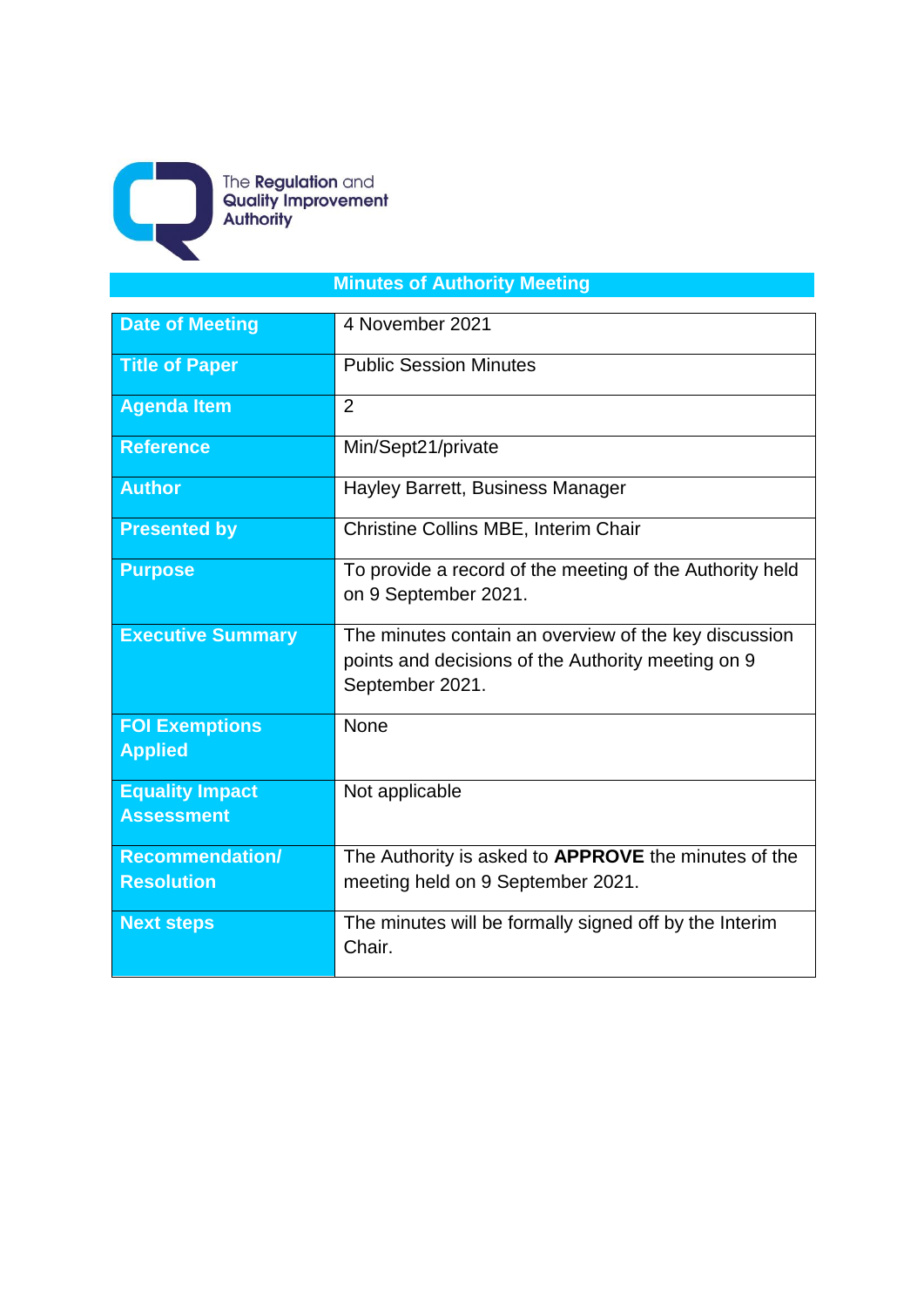

# **PUBLIC SESSION MINUTES**

| <b>RQIA Authority Meeting</b><br>Via Zoom<br>Thursday 9 September 2021,12.02pm |                                                          |
|--------------------------------------------------------------------------------|----------------------------------------------------------|
| <b>Present</b>                                                                 | <b>RQIA Staff in attendance</b>                          |
| Christine Collins MBE (Interim Chair)                                          | Briege Donaghy (Chief Executive) (BD)                    |
| (CC)                                                                           | <b>Emer Hopkins (Acting Director of</b>                  |
| Neil Bodger (NB)                                                               | Improvement) (EH)                                        |
| Bronagh Scott (BS)                                                             | Karen Harvey (Professional Advisor                       |
| Jacqui McGarvey (JMcG)                                                         | Social Work / Project Lead for                           |
| Suzanne Rice (SR)                                                              | Assurance) (KH)                                          |
| Alan Hunter (AH)                                                               | Jacqui Murphy (Acting Head of                            |
|                                                                                | <b>Business Support Unit) (JM)</b>                       |
| <b>Apologies:</b>                                                              | <b>Malachy Finnegan (Communications</b>                  |
| Prof. Stuart Elborn (SE)                                                       | Manager) (MF)                                            |
|                                                                                | Lynn Long, Acting Deputy Director of<br>Improvement (LL) |
|                                                                                | Julie-Ann Walkden, Deputy Director of                    |
|                                                                                | Assurance (JAW)                                          |
|                                                                                | Audrey Murphy, (Assistant Director)<br>(AM)              |
|                                                                                | Lesley Mitchell (HSCLC Associate) (LM)                   |
|                                                                                | Sarah Adebambo (BSO Senior Client                        |
|                                                                                | Accountant) (SA)                                         |
|                                                                                | Hayley Barrett (Business Manager)                        |
|                                                                                | (HB)                                                     |

# **1.0 Agenda Item 1 - Welcome and Apologies**

- 1.1 The meeting commenced at 12.02pm
- 1.2 CC welcomed all Authority Members and RQIA staff to this meeting. CC welcomed Audrey Murphy, Assistant Director and Sarah Adebambo, BSO Senior Client Accountant, to the meeting.

# **2.0 Agenda Item 2 – Minutes of the meeting of the Authority held on 12 August 2021 and matters arising**

2.1 The Authority **APPROVED** the Minutes of the meeting held on 12 August 2021.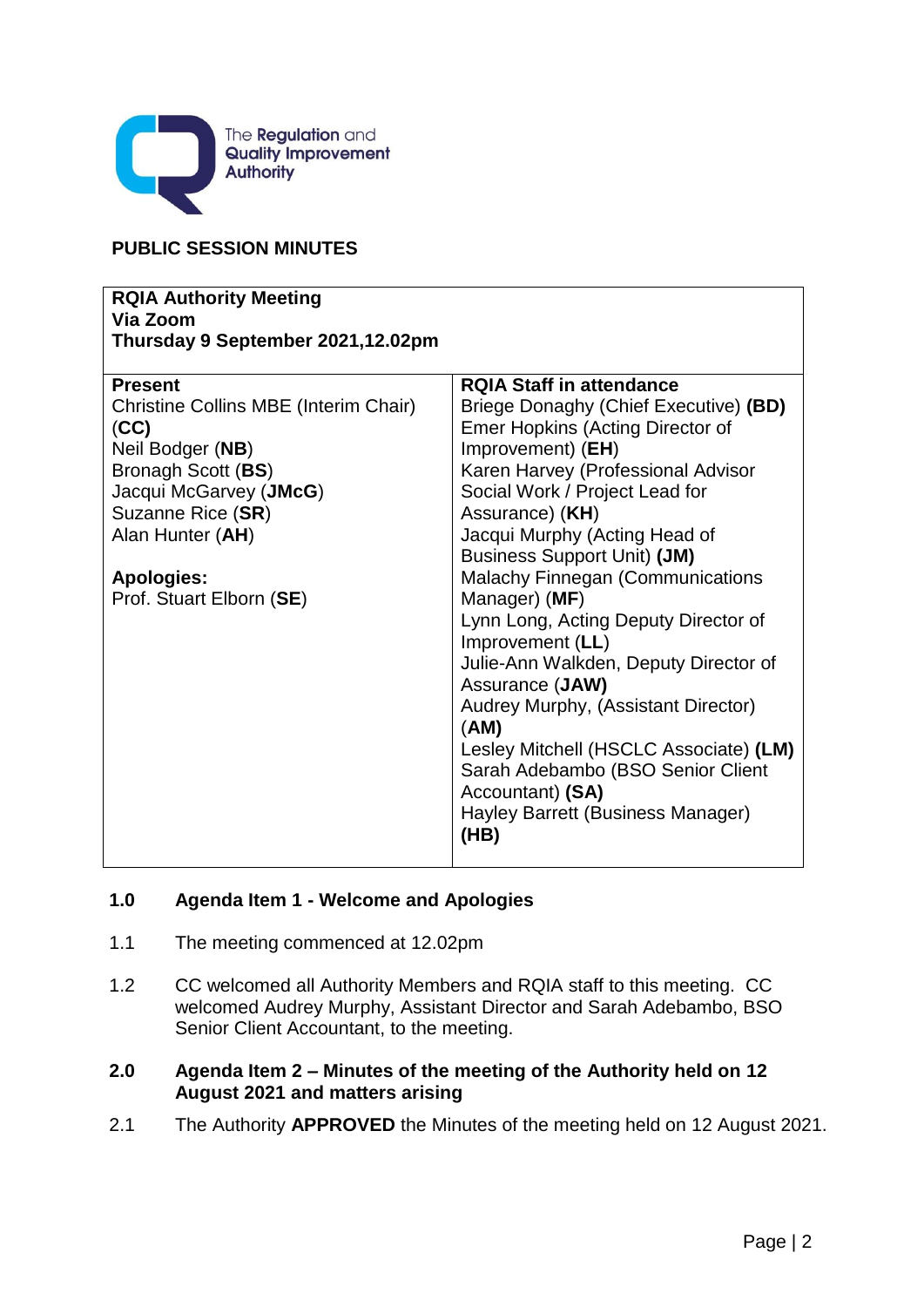2.2 The Authority noted that action 235 and 237 are now complete. Action 236 remains ongoing.

# **3.0 Agenda Item 3 - Declaration of Interests**

- 3.1 CC asked Authority Members if, following consideration of the agenda items, any interests were required to be declared in line with Standing Orders.
- 3.2 CC declared an interest due to her position as Chair of the Patient Client Council (PCC), however, DoH has confirmed that the position is time bound and that it is actively seeking to recruit a Chair. CC would recuse herself from dealing with any matters which she considers would constitute a conflict of interest in relation to her respective role as Chair of the PCC.
- 3.3 BS advised that she is an Associate with the HSC Leadership Centre and is currently seconded to DoH, via HSC Leadership Centre, to advise on COVID surge planning. If any areas arise that cause a conflict she will excuse herself.
- 3.4 JMcG advised that she is a member of the NI Social Care Council (NISCC) Board and an Associate with the HSC Leadership Centre, currently involved in the Adolescent Forensic Service.

#### **4.0 Agenda Item 4 – Members' Activity Report**

- 4.1 JMcG advised that she met with BD on 16 August as an introductory meeting.
- 4.2 AH asked that Members attendance at Authority Meetings and Authority Workshops, participation in Decision Making Panels and SOAD/Part II Panels, and involvement in ad hoc Working Groups is documented within the Members Activity Report.

#### 4.3 **Resolved Action (238)**

**Members' Activity Report to be updated to show attendance at Authority Meetings and Authority Workshops, participation in Decision Making Panels and SOAD/Part II Panels, and involvement in ad hoc Working Groups**

4.4 The Authority **NOTED** the Members' Activity Report.

#### **5.0 Agenda Item 5 – Winter and Services Pressures Resilience Plan 2021/2022**

- 5.1 BD noted that as approved at the last Authority Meeting she had begun to engage with stakeholders.
- 5.2 BD said that she met with Sponsor Branch and the Trade Union Chair and feedback has been positive. The Plan has been shared with staff and discussed at the staff meeting.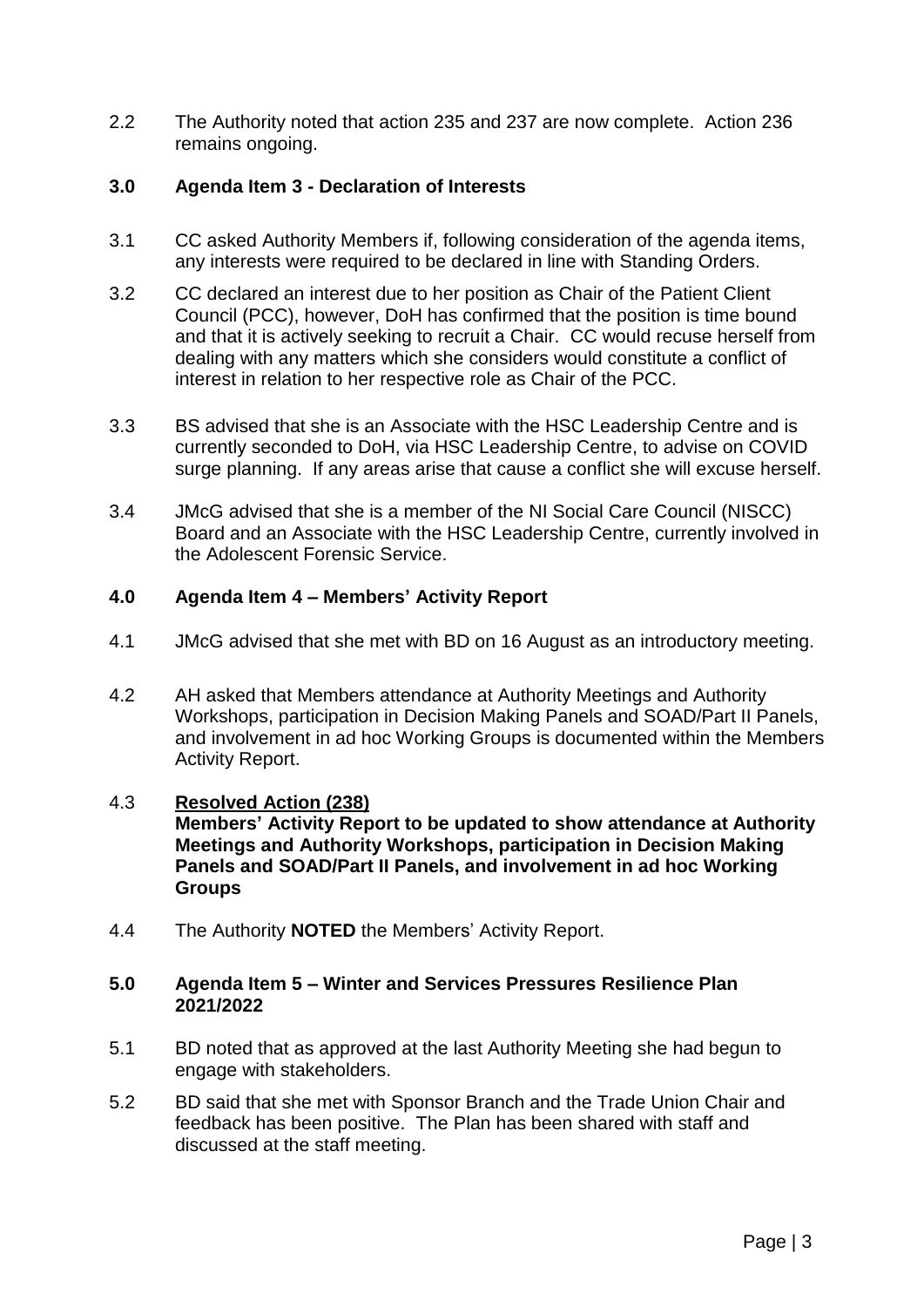- 5.3 BD said that there will be a lot of work in order to deliver these significant initiatives. She is planning to develop a reporting tool to update the Authority.
- 5.4 BS congratulated BD on the development of this plan. BS noted that RQIA has come a long way to building credibility and transparency and is showing leadership through its commitment and support despite being under pressure. BS queried why there is no explicit identified planning for COVID; and if COVID related activity is being integrated into current expenditure.
- 5.5 BD advised that due to the current scale of RQIA slippage, no separate COVID bids or October Monitoring bids have been made. Actions associated with COVID have been built into the Winter Resilience Plan. BD noted the increased commitment for RQIA to spend the in-year slippage to achieve breakeven.
- 5.6 CC noted that this was a useful plan and acknowledged the commitment from staff.
- 5.7 BD advised that progress reports will be provided in due course. NB thanked BD and saying that he found the report was very useful.
- 5.8 The Authority **APPROVED** the Winter and Services Pressures Resilience Plan 2021/2022.

#### **6.0 Agenda Item 6 – Investors in People (IiP) Re-Accreditation**

- 6.1 JM informed the Authority that RQIA received IiP accreditation in 2017 and was reassessed in 2020. JM advised that the assessment in 2020 was a strategic review to enable RQIA to maintain its accreditation for an extension of one year. JM noted that the points in the assessment had increased to 60.
- 6.2 JM outlined that during this assessment there will be a context discussion with the Executive Management Team, a survey issued to all staff and 1-1 engagement with staff. JM noted that work has commenced to build on staff recognition and reward. JM advised that the HSC Leadership Centre and BSO are assisting RQIA with the re-accreditation.
- 6.3 CC noted the importance of staff feeling recognised and valued; and said that the RQIA's staff were its greatest resource and asset..
- 6.4 JMcG suggested seeking advice from other organisations with IiP Accreditation. JMcG also said she would be interested in attending staff meetings, as would all Authority Members. JM advised that there are staff meetings arranged and invitations can be shared with Authority Members for attendance as and when available.

#### 6.5 **Resolved Action (239) Communications Manager to share invites to staff meetings with Authority Members.**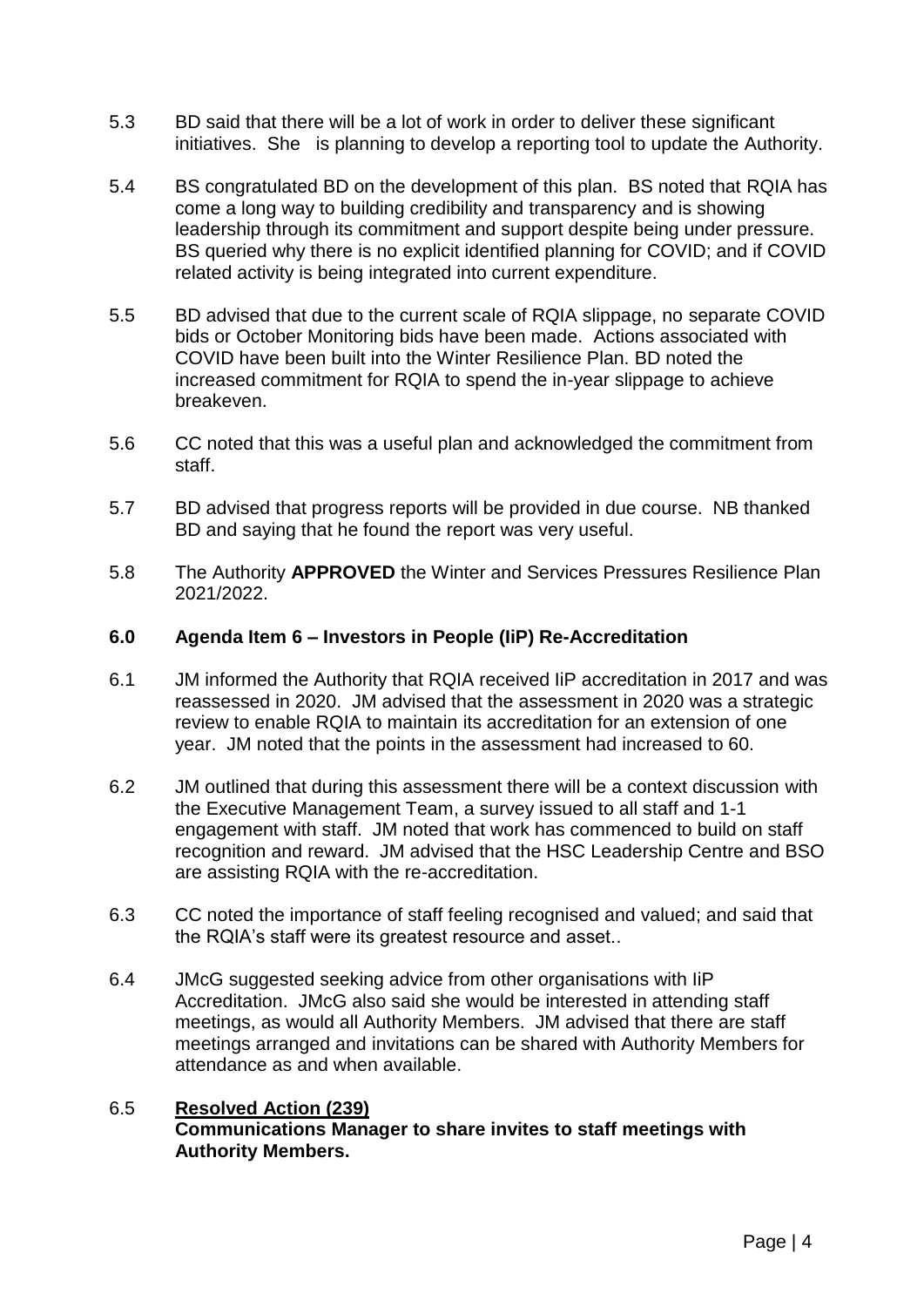6.6 The Authority **APPROVED** the arrangements for moving forward with Investors in People (IiP) Re-Accreditation.

### **7.0 Agenda Item 7 – Finance Performance Report (Month 4)**

- 7.1 [*In the interest of time, this agenda item was taken at the beginning of the meeting. LM joined the meeting at 12.05pm.]*
- 7.2 LM presented the Finance Performance Report (Month 4) advising that critical decisions are required to be made following Month 5 in relation to the mid-year position.
- 7.3 LM advised that a breakeven position has been reported for Month 4, however the Authority should note that the latest best estimate for year end is indicating a growing surplus. LM noted that the Executive Management Team is making decisions in relation to a spending plan for the current surplus within the Winter and Services Pressures Resilience Plan.
- 7.4 LM informed Members of three assumptions:
	- 1. There will be no slippage on the Deceased Patients Review and the £227K will be spent in full
	- 2. All costs are contained
	- 3. There will be limited further slippage
- 7.5 LM noted that there has been an over-recovery of £37K income and that there are growing underspends within pay, £22K and non-pay, £61K. LM advised that £63K in respect of the compensation payment has already been recognised and will be removed going forward as an easement is to be made to DoH in respect of this.
- 7.6 LM outlined the key messages for the Authority that:
	- RQIA continues to project a year-end breakeven position of a surplus amounting to £4K;
	- The financial position at 31 July is reporting a surplus of £285K;
	- A mid-year review will be carried out on Month 5 financial position; and
	- The compensation element of the dilapidations settlement has been factored into the financial analysis.
- 7.7 BD thanked LM for her support and expertise and noted that the report demonstrates a surplus of £280K. BD outlined that elements of the Winter and Services Pressures Resilience Plan have been recognised within the forecast as non-recurrent.
- 7.8 CC queried why RQIA is not recognising any COVID costs to date. BD advised that this has been taken into consideration and, to date, additional funding is not required. BD advised that any expenditure relating to COVID is integrated into our work. CC asked that COVID related expenditure be identified and captured so that the impact of the Pandemic can be shown notwithstanding the fact that RQIA's individual circumstances mean that additional bids do not need to be made.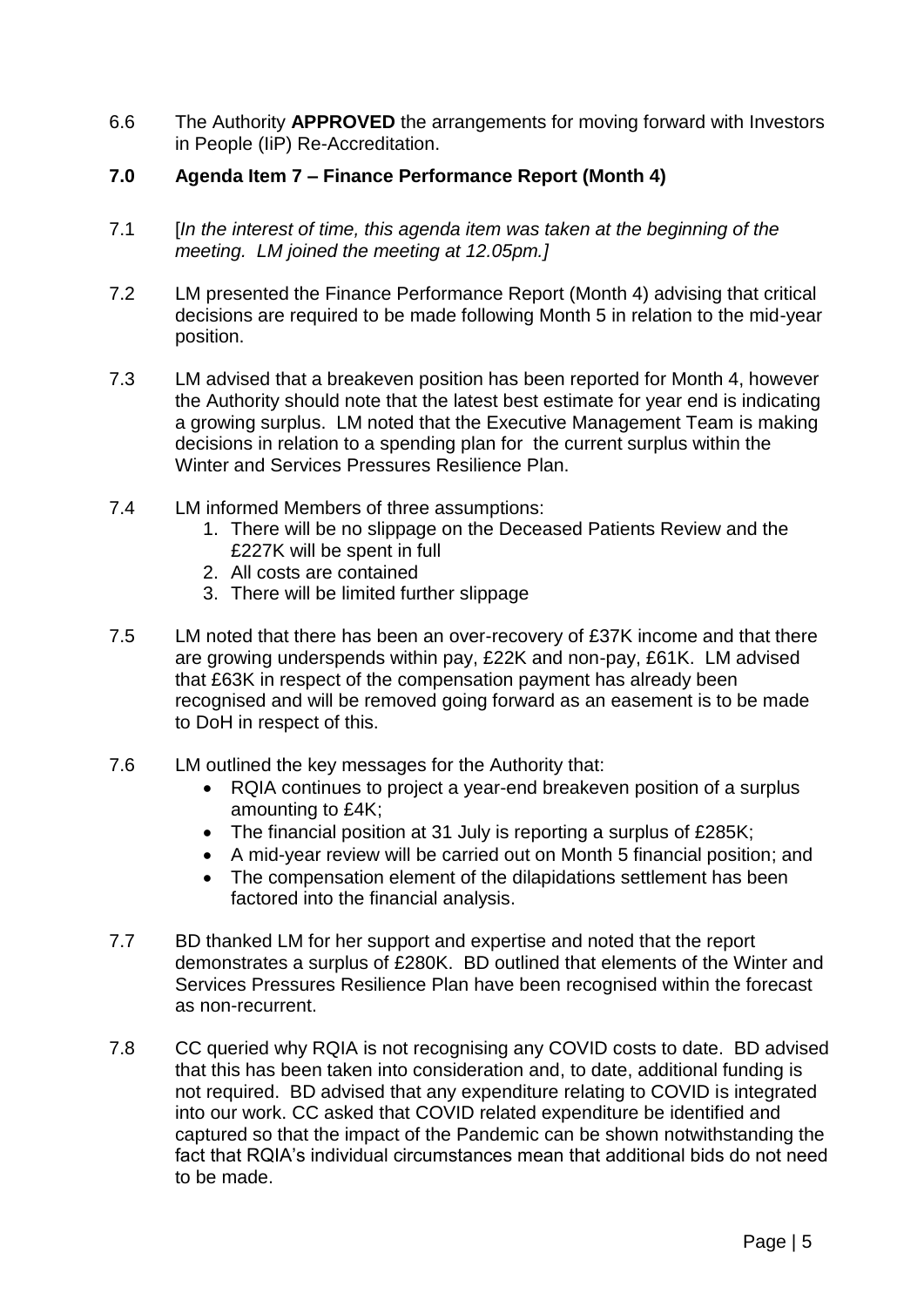- 7.9 JMcG queried if staff were absent with COVID or long-COVID would this become an issue. BD confirmed and advised that she is seeking additional staff to join the bank list to support where practicable as part of contingency planning and winter resilience.
- 7.10 NB queried if non-pay budgets were devolved. LM advised that it is difficult to devolve budgets in year and can be a consideration for 2022/2023.
- 7.11 CC thanked LM for the comprehensive report; and for her help and guidance over the past months.
- 7.12 The Authority **NOTED** the Finance Performance Report (Month 4).
- 7.13 At this point, LM left the meeting (12.30pm)

#### **8.0 Agenda Item 8 – Part II / Second Opinion Appointed Doctors (SOADs) Panel Update**

- 8.1 EH presented the Part II / Second Opinion Appointed Doctors (SOADs) Panel Update advising that between April and August 2021, there have been 27 Part II Doctors appointed / reappointed and 11 removed. EH advised that one SOAD had been appointed in the same timeframe.
- 8.2 CC thanked EH for the paper and outlined that the function of Appointed Doctors is an element of RQIA's statutory functions under the Mental Health Order. These are very significant powers involving deprivation of liberty, and decisions on treatment when an individual lacks capacity. CC noted that the timing of the process is dependent upon revalidation by the GMC.
- 8.3 LL told the Authority that RQIA is currently operating with three SOADs, with one currently going through their induction process. LL advised that there are a number of plans being discussed with the DoH in order for it to be more manageable.
- 8.4 The Authority **NOTED** the Part II / Second Opinion Appointed Doctors (SOADs) Panel Update, and asked to be kept updated..

#### **9.0 Agenda Item 9 – Audit and Risk Assurance Committee Update**

- **Verbal Update: Meeting of 26 August 2021**
- **Minutes of Meeting: 26 August 2021**
- **Risk Management Strategy 2021/2022**
- **Principal Risk Document (PRD)**
- 9.1 NB, Chair of the Audit and Risk Assurance Committee, presented the minutes of the Audit and Risk Assurance Committee of 26 August 2021, for information. NB advised that a breakdown of SLA costs had been provided to the Committee and he was completing an analysis to review value for money.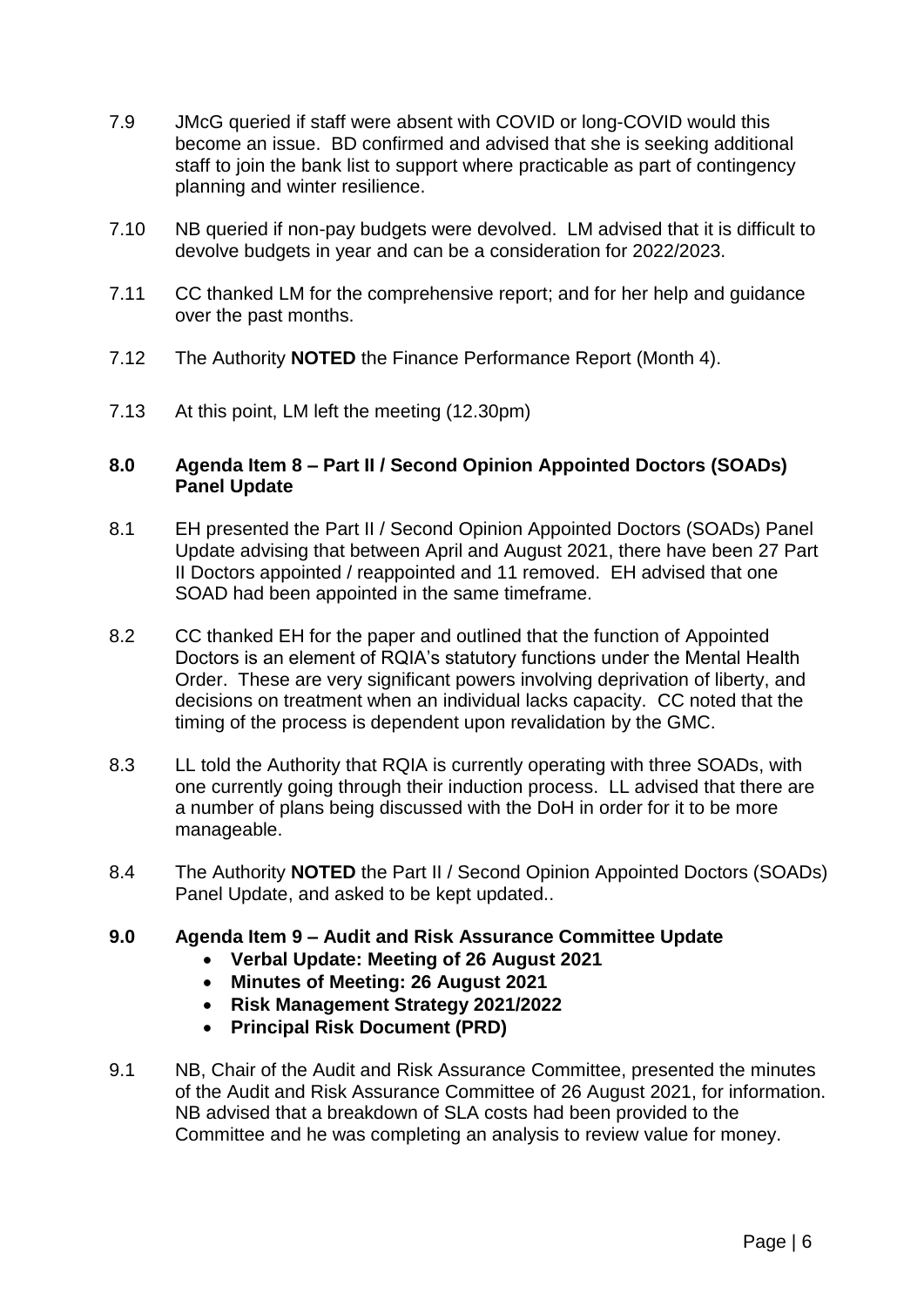- 9.2 NB advised that the Risk Management Strategy 2021/2022 was presented to the Committee for approval. NB noted that the Strategy will be required to be reviewed again following the review of Standing Orders.
- 9.3 NB advised that the Principal Risk Document (PRD) was presented and that it was an improving work in progress, with Members' suggestions being applied. NB advised of a meeting with BD and JM to review the PRD in more detail. NB also advised that he was considering the levels of risk register required for the organisation and it was likely that three levels would be agreed later, to include a Strategic Risk Register, a Corporate Risk Register and Directorate Risk Registers. NB would be working with BD and JM to agree formats.
- 9.4 NB informed Members that an update was provided by Internal Audit on progress to date. A nil return was presented in relation to whistleblowing, fraud and bribery. NB noted that an update in relation to Direct Award Contracts (DAC) was provided and more detail has been requested in respect of a DAC with the Care Quality Commission.
- 9.5 The Authority **NOTED** the Audit and Risk Assurance Committee Update and **APPROVED** the Risk Management Strategy and Principal Risk Document.
- 9.6 NB advised that he met with BD, KH and Senior Managers within the Care Homes Team to discuss new financial models in Great Britain and Northern Ireland. NB advised that this will be discussed at the next meeting of the Audit and Risk Assurance Committee and he will consider adding this to the Risk Register.
- 9.7 At this point, JMcG and SR left the meeting (1.16pm).

# **10.0 Agenda Item 10 – Five Year Equality Review Report**

- 10.1 MF presented the Five Year Equality Review Report advising that this is a reflective review and must be completed every five years. MF advised that BSO Equality Unit complete this on our behalf as part of the Service Level Agreement.
- 10.2 MF noted equality training, attendance at the HSC Tapestry Forum, Human Rights Training, Reviews and other activities that form part of the equality agenda.
- 10.3 MF noted a commitment from the Executive Management Team to have more of a focus on equality across the organisation. MF added that equality impact assessment refresher training will be provided during 2021-2022. MF informed Members that the RQIA Equality Forum will also be re-established.
- 10.4 CC noted the substantial work that has gone into the development of the Review Report and noted the importance of re-establishing the Equality Forum.
- 10.5 BS thanked all for the work completed on this report and noted that unless there is a clear focus on the equality agenda, things can slip. AH commented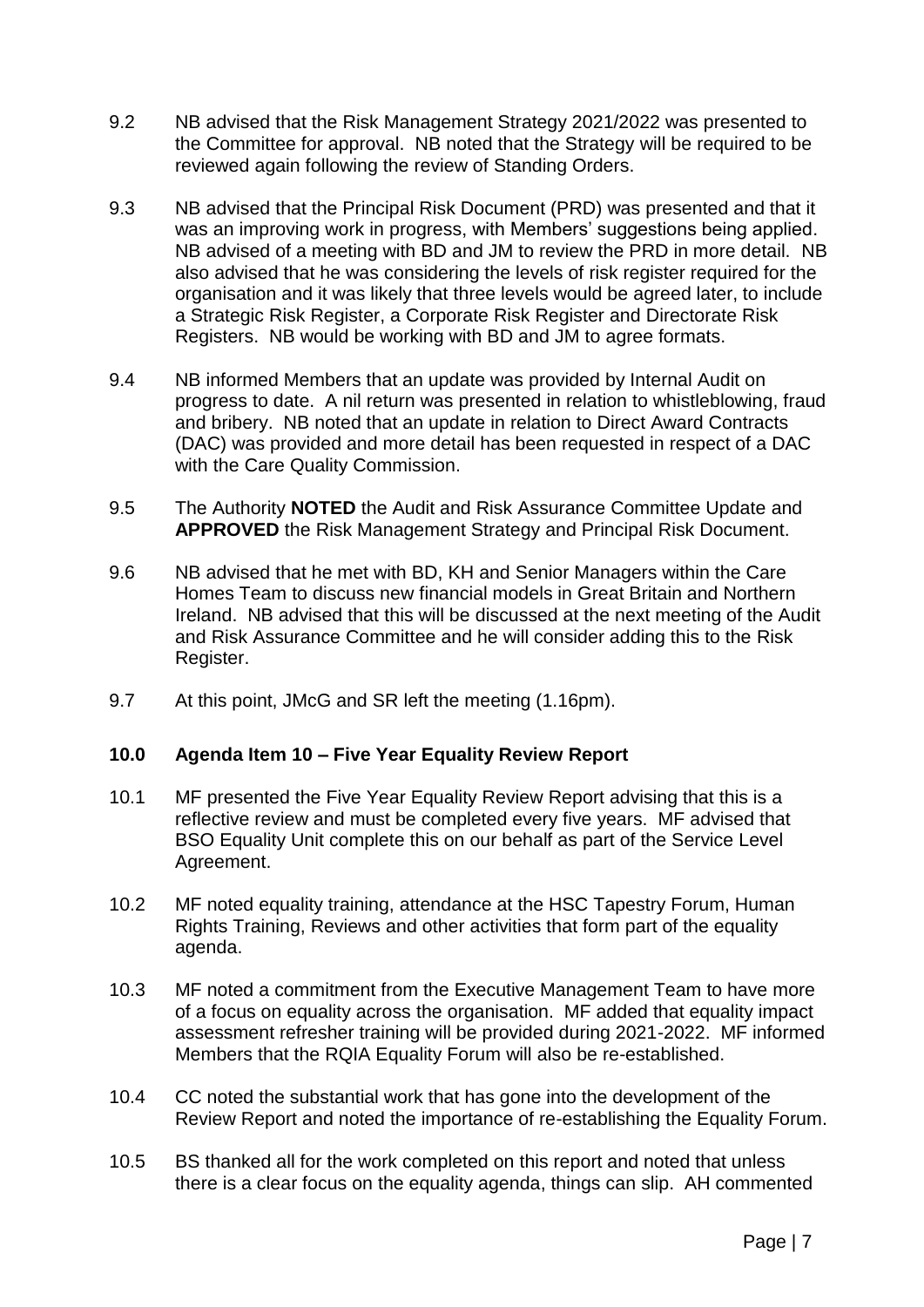that this is a comprehensive and honest report and noted the work to be completed internally. AH asked that an update on the Equality Forum is provided as a standing item at the Business, Appointments and Remuneration Committee meetings.

#### **10.6 Resolved Action (240) An update on the Equality Forum to be added as a standing item on the agenda of the Business, Appointments and Remuneration Committee.**

10.7 The Authority **APPROVED** the Five Year Equality Review Report.

# **11.0 Agenda Item 11 – Chief Executive's Update • Mental Capacity Act: Update**

- 11.1 BD advised the Authority that a business case has been submitted to the Department of Health in relation to the Mental Capacity Act. BD advised that it is reflected on the Principal Risk Document and that the Audit and Risk Assurance Committee are fully sighted on same.
- 11.2 BD noted that there are concerns across the system about capacity to address the issues that come with implementation of the Mental Capacity Act.
- 11.3 The Authority **NOTED** the Chief Executive's Update.

# **12.0 Agenda Item 12 – Any Other Business**

- 12.1 BD advised that she is mindful of the pressures in the health and social care system and that there is ongoing engagement with providers and the Department of Health to ensure a proportionate approach to regulation. BD noted that she has formally written to the Department of Health asking that they consider and advise RQIA in relation to their previous direction in relation in potential variation to some of its functions. A response is awaited.
- 12.2 AH queried if RQIA could introduce a self-assessment in its inspection programme. BD confirmed that this is already an element of the inspection programme and that a blended approach to inspection which includes remote and onsite, if required, is in place.
- 12.3 At this point, SA left the meeting (1.47pm).
- 12.4 NB said that, in future, intelligence received in relation to trends in care homes should better inform the inspection programmes. This was an essential element in RQIA's development of a modern, intelligence led approach. **This was agreed by the Authority**
- 12.5 As there was no other business, the Interim Chair brought the meeting to a close at 1.52pm.

**Date of next meeting: Thursday 14 October 2021 (Workshop)**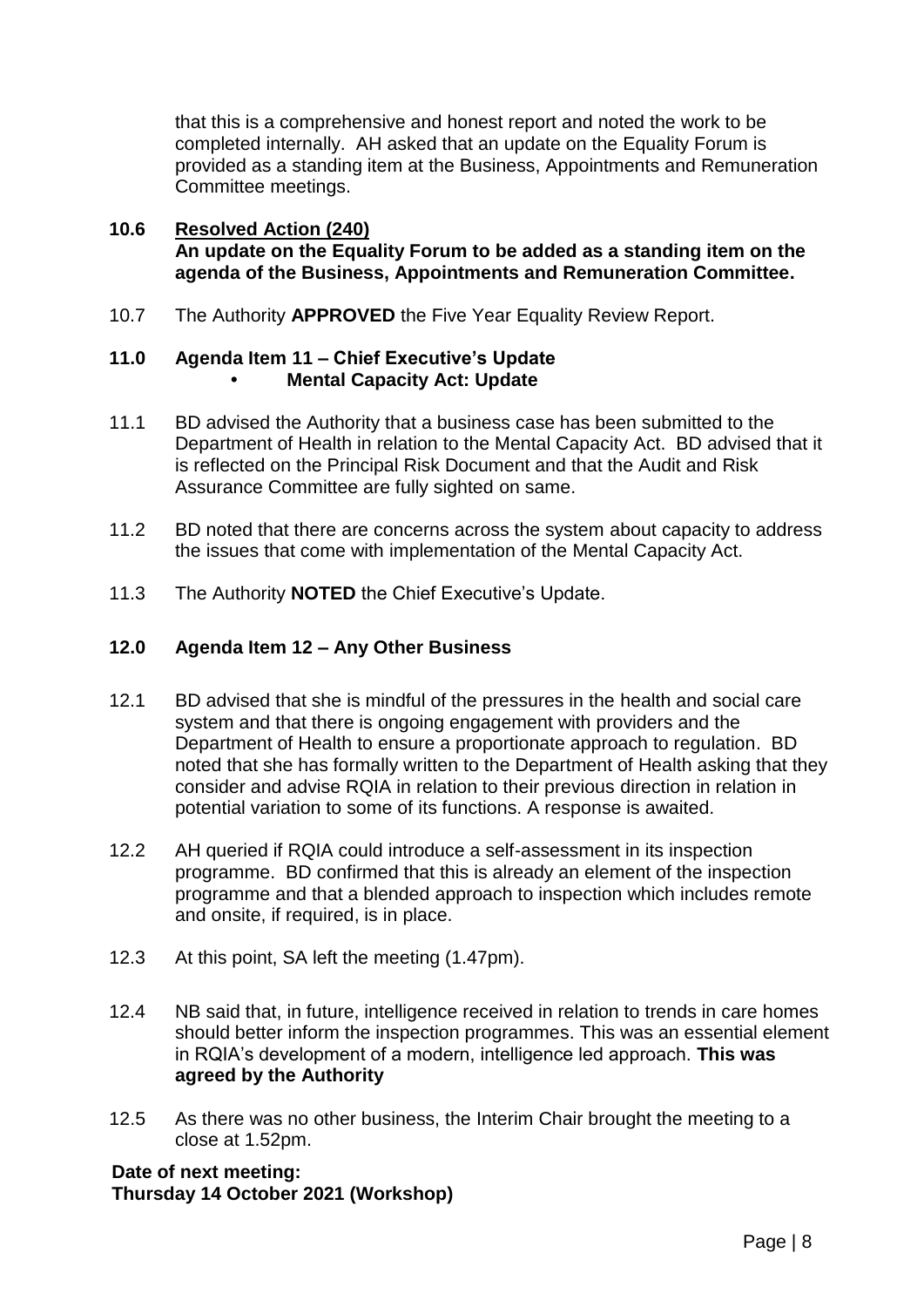Christine Callons

Signed

# **Christine Collins MBE Interim Chair**

Date 4 November 2021